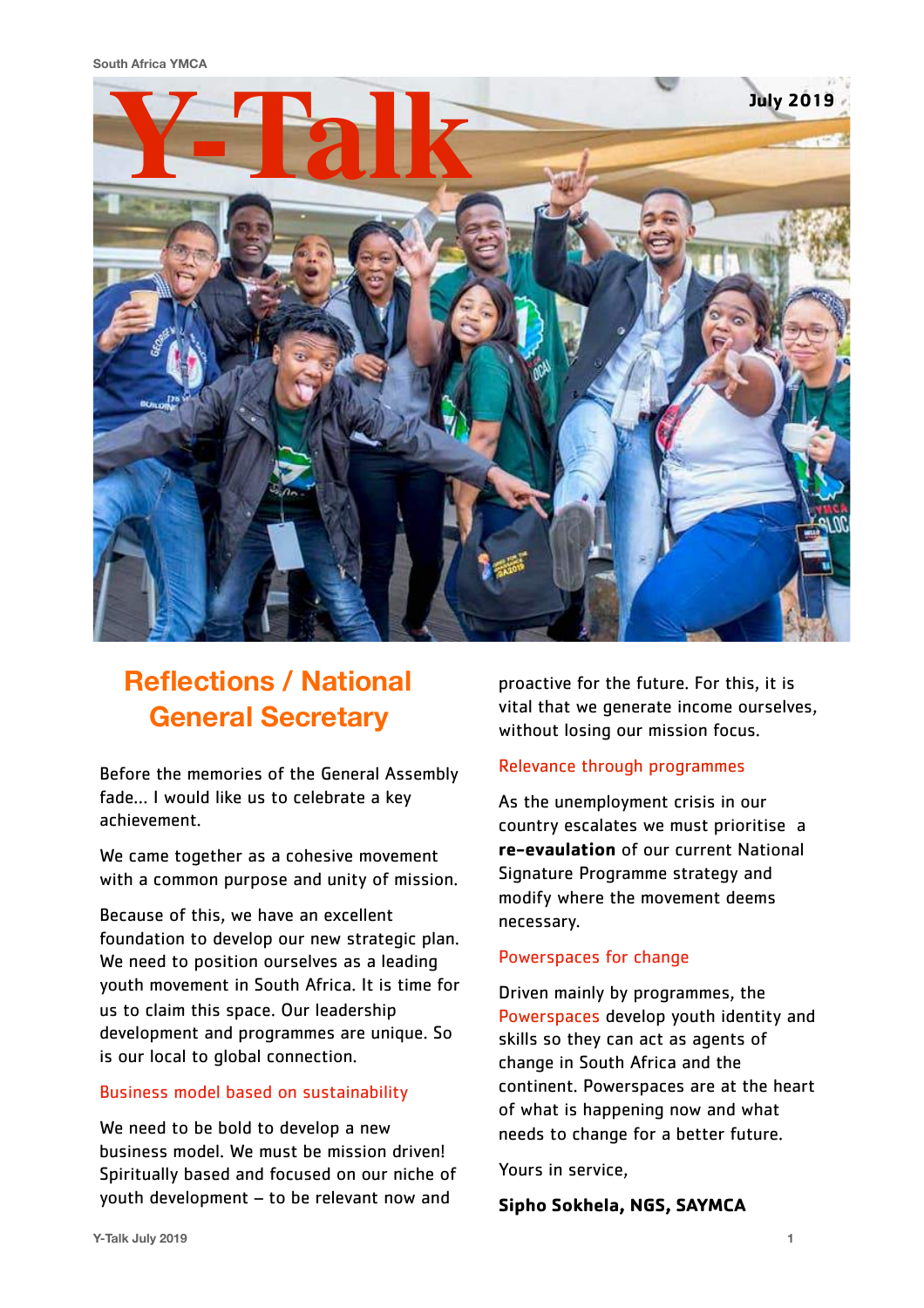**This issue of Y-Talk focusses on young people's reflections on the recent Africa Alliance of YMCA General Assembly. We start with this reflection on Transformative masculinity.** 



The afternoon hangout power space session started by an educative short play that connected clearly to the topic hence provoking a discussion. It was facilitated by former YAC participants who are currently Change Agents.

Different people had their definition on the subject of **transformative masculinity.** Some referred to it as;

- Opposite of toxic masculinity
- Others said a real man is the one who is caring and respectful
- Whereby a man or a woman performs duties not just because of their gender but they have the will to do so.

The moderators took us through the initiative of transformative masculinity and the program 'a real man is'. It's a YMCA man purpose program. It promotes respect, peace and harmony between young women and men as partners hence reducing high levels of GBV and imbalances.

## **Participants opinion about why woman are silent.**

- Victimisation
- Shame
- Society expects women to be submissive
- Stigma
- Religious setting
- Teenage pregnancy hence lowering self esteem
- View of marriage as an achievement hence they rather silent than step up and speak
- View of being humble in the society
- Women seen as basis of failure of community
- Women look to man as superior

#### **How can we support woman to speak out?**

- Demonstrate Love and care to them
- Seek to Understand them
- Share their space, voice and opportunities
- Have Women inclusive conversations
- Ensure men learn the roles of women
- Conventions, culture and gospel to be inclusive in points of referencing

## **Conclusion**

We had the opportunity to have people who are in a marriage relationship address us. They ended up giving practical examples and situations that they had to encounter in their marriage life and how best they conquer their differences.

In the session it became clear how easy it is for roles and responsibilities to become stereotyped and for both genders to fall into these roles even when they no longer serve the relationship well.

#### **Article by Martha Wanza**

YAC participant in South Africa/2019. Martha is from Mombasa, Kenya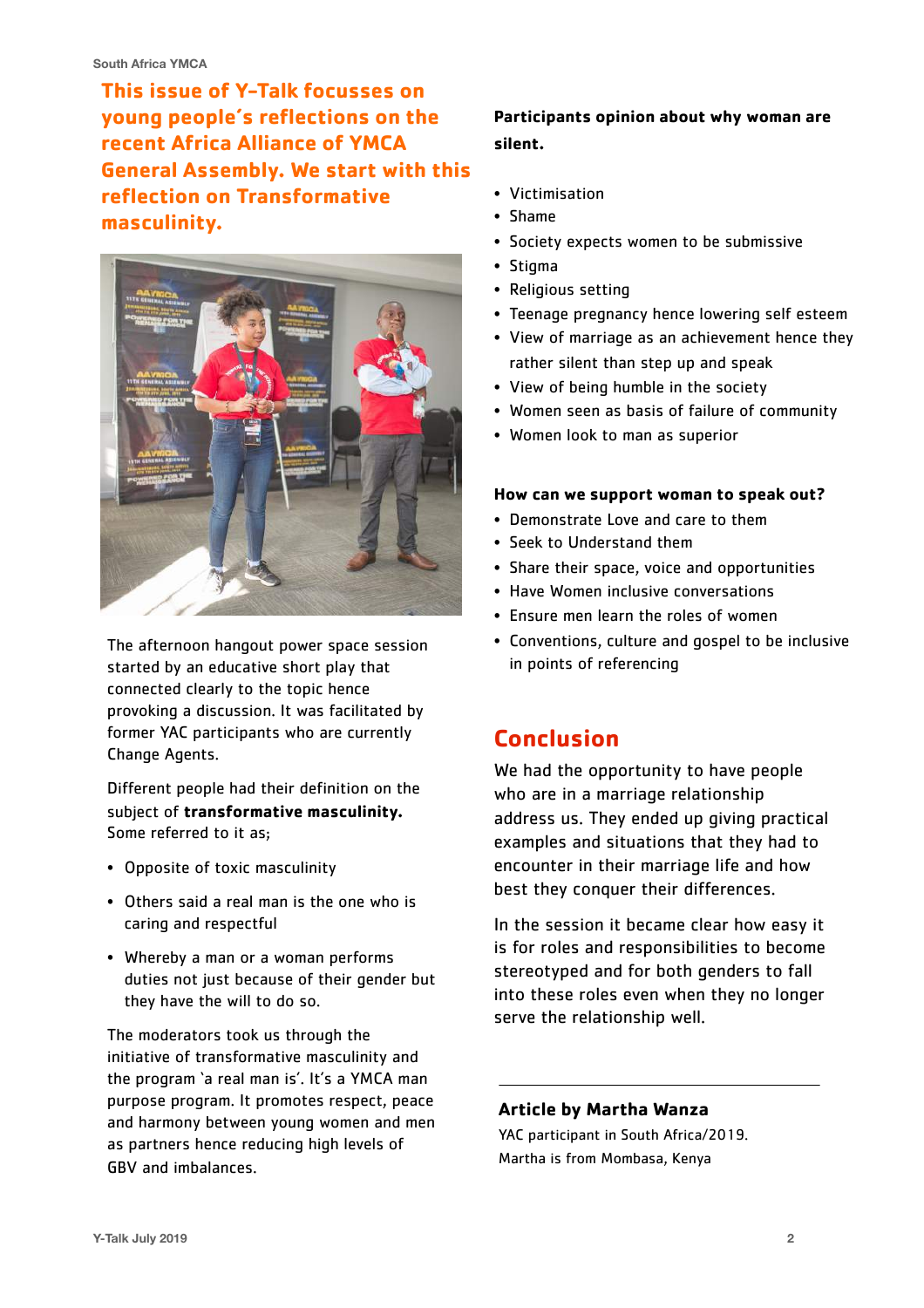## YMCA Reflections from a Youth Advocates for Change participant -Ragnhild Maria Matre Løvik from Norway YMCA/YWCA

During the first week of June, the 11th General Assembly of Africa Alliance of YMCAs was held in Johannesburg. As a YAC-participant, I got the opportunity to participate with National General Secretaries, volunteers and staff of YMCAs in Africa and International partners. We even had Carlos Sanvee, World YMCA Secretary General and Patricia Pelton, President of the World Alliance of YMCAs, together with us.

A flag ceremony celebrating the participating countries marked the official opening of the Assembly, as well as the 40th anniversary of the African Alliance of YMCAs. The whole of the first day was spent catching up with old friends and getting to know many more. Even me, a European who's only been involved in AAY for a short time, couldn't walk into a room without seeing a familiar smiling face!

Throughout the week the program was hectic, and as exciting as the first night. The theme for the Assembly was 'Powered for the Renaissance: Youth in the Driver's Seat'. The African Change Agents for this cohort, as well as current and previous Young Advocates for Change were in charge of the hangouts and vibe sessions. Each of the sessions focused on key elements of YMCAs in Africa such as PowerSpace, Youth Scenarios and Youth Justice. Together with Eugene Tshuma, a previous YAC-participant from Zimbabwe, I got the chance to facilitate Sex Manenoz, and what an experience it was! With such a diverse group of participants, we had no problems in getting to hear different points of view on relevant questions and statements.

The diversity of the representatives was visible in the General Assembly's plenary discussions.

Some of the topics on the agenda were 'Issuing of charter certificates', 'Sustainability' and 'The Role of Advocacy'. However, the most engaging of them was the discussions related to the elections of the new executive committee, where we heard the differences in opinions of youth and elders.



Even though most of the time in Johannesburg was spent in meetings and workshops, South Africa YMCA had arranged excursions for us to experience the city and surrounding areas. We could choose from three guided tours, all ending in Soweto YMCA at sunset. Here we were warmly welcomed by Y-Arts, starting the festive night for us.

The Assembly was an important week for all of us involved in AAYMCA, and getting this opportunity was a big honour. Building networks, sharing ideas and getting a greater understanding of the work that is being done on the different levels in various African countries, are only a few of the things we are left with after this 11<sup>th</sup> assembly. We are now, more than ever, ready for youth empowerment and putting youth in the driver's seat.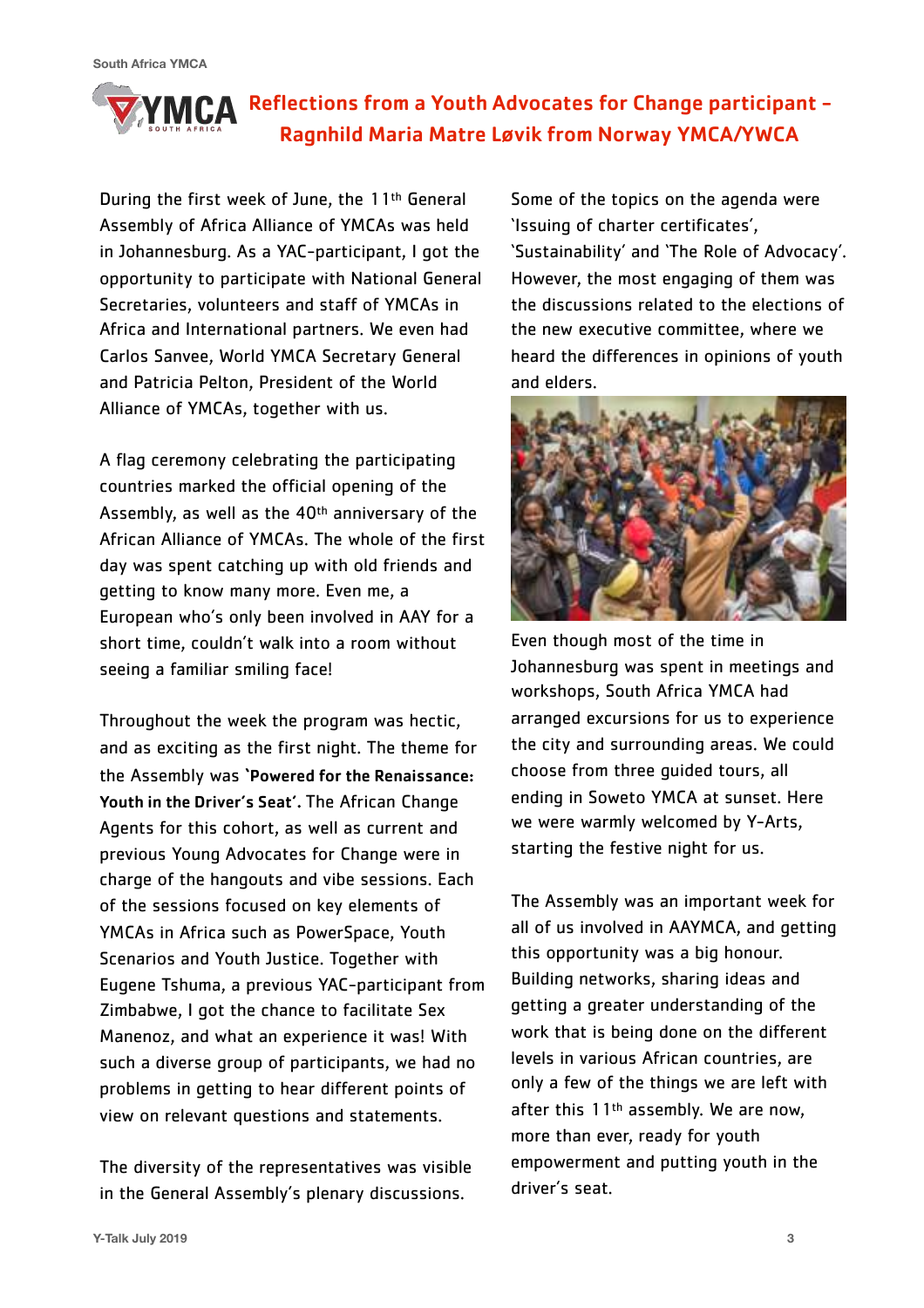In this issue of Y-Talk we feature impressions of the General Assembly from 3 young people who attended the event. Their impressions were focussed on 4 questions we put to them.

#### **1. Something new and innovative**

The Youth Resolution that was taken. This could definitely be implemented in South Africa. More youth representation on boards would show that youth are indeed in the driving seat and SA YMCA would be more relevant. However, it is up to us whether or not we are willing, to adapt to the changes that these new and innovative ideas bring.

## **2. Personal learnings/reflections**

#### **from the GA**

If I want to be in the driving seat I would have to be willing to take the wheel and drive. Meaning I will have to be open minded about learning from someone who was in the seat I find myself in. This I can use in all spheres of my life.

## **3. Overall General Assembly impressions**

It was definitely something to remember. It was indeed youthful and teamwork was displayed in every aspect. Highlights were:

1. The opening ceremony- "wow"

2. Devotions- really had the delegates in good spirit 3. Breakaway sessions- "they were thoroughly thought through and everybody in those sessions could freely express their opinions, while giving others an opportunity to learn something new and look at situations from a different angle".

## 4. If there were anything you could change about the logistics of the conference what would it be and why?

The circulation of reports. Most of the reports were on screen and this made it a bit difficult to read. Hence very few questions were asked.



Samantha Stuurman, Nelson Mandela Bay YMCA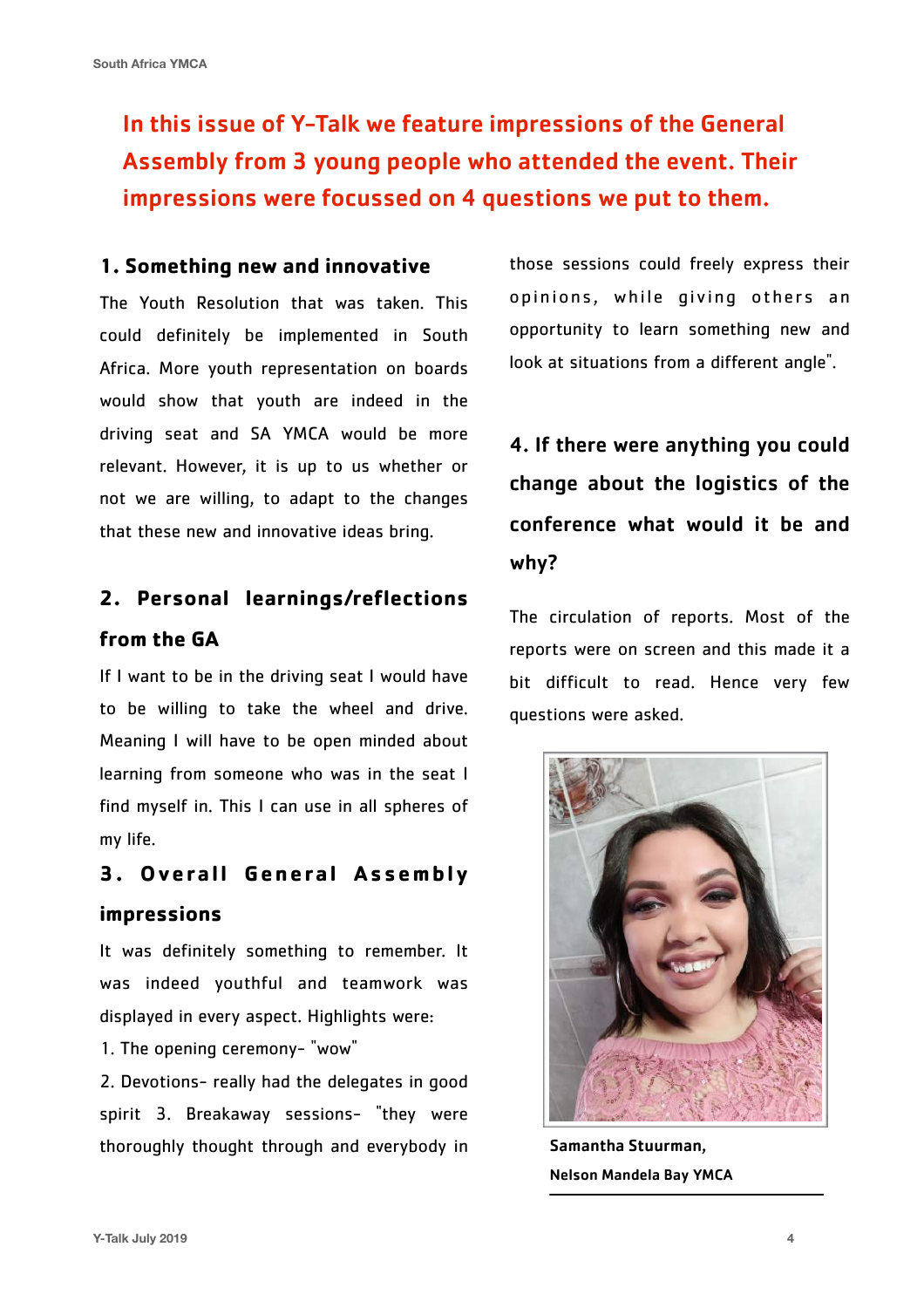**South Africa YMCA**

#### **1. Something new and innovative**

In my opinion there were no new and innovative ideas but we managed to identify issues that hinder progression such as finances, lack of support from local YMCAs and dependency on national offices.

#### **2. Personal learnings and reflections**

It was mind blowing. l had an opportunity to interact with so many people, got to understand how different YMCAs work, their approach to solving challenges and how they sustain their YMCAs. I appreciated so many young people putting in the hard work to be the leaders that Africa needs. I would rate it 9 out of 10.

## **3. Overall General Assembly impressions**

It was very nice seeing young people being united and taking a stand together, understanding that we should be citizens and not subjects. Young people asking for a constitutional amendment, to say we are said to be at the driver's seat but yet we are sitting at the back. Such young people have ideas that will make a generational impact.

## **4. If there were anything you could change …**

It would be nice to have more young people attending such conferences. There were few young people compared to the older ones. National Movements are to work with the Africa Alliance so that more deserving young people attend such conferences because their input is really valuable. Also there is need for improvement with the transport logistics.



Dasley Ngako, UKZN Student YMCA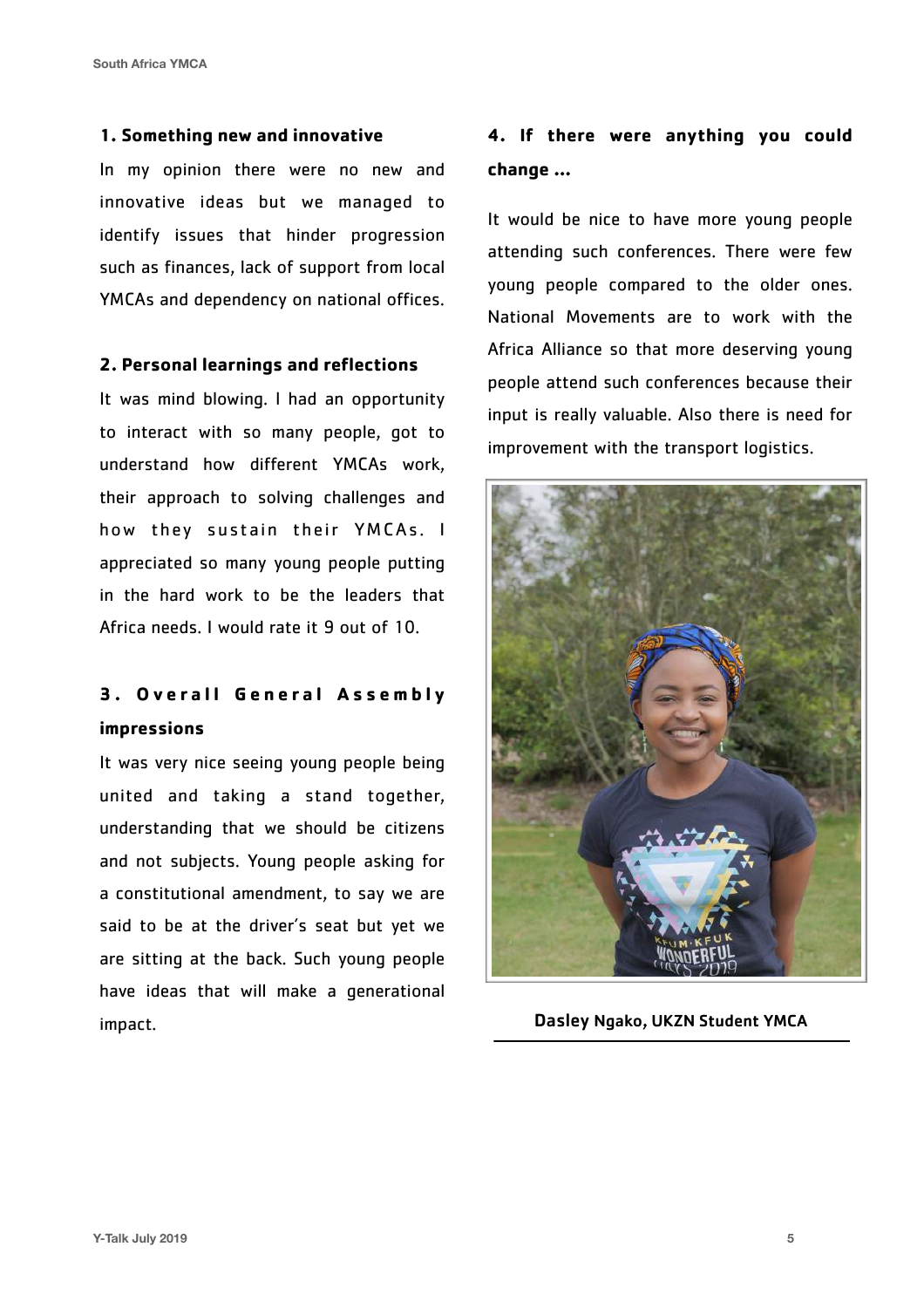## **1. Something new and innovative**

For South African youth to have more interactions between locals in South Africa. This way we are more connected and prepared for local and international assemblies.

## **2. Personal learnings and reflections**

I had nice interactions with the Monitoring and Evaluation group. Reasons M&E is important was highlighted in this meeting. This was a real learning experience for me.

## **3. Overall General Assembly impressions**

Seeing how African countries can come together as one Alliance was definitely a highlight for me. Interacting with the other youth from other African countries and forming relationships was another highlight.

## **4. If there were anything you could change about the logistics of the conference what would it be and why?**

Timekeeping. There were times when I wasn't sure what was going on with the schedule. Also due to poor timekeeping we couldn't enjoy everything that was said to happen on the excursions.



Qulen Lottering, Ravensmead YMCA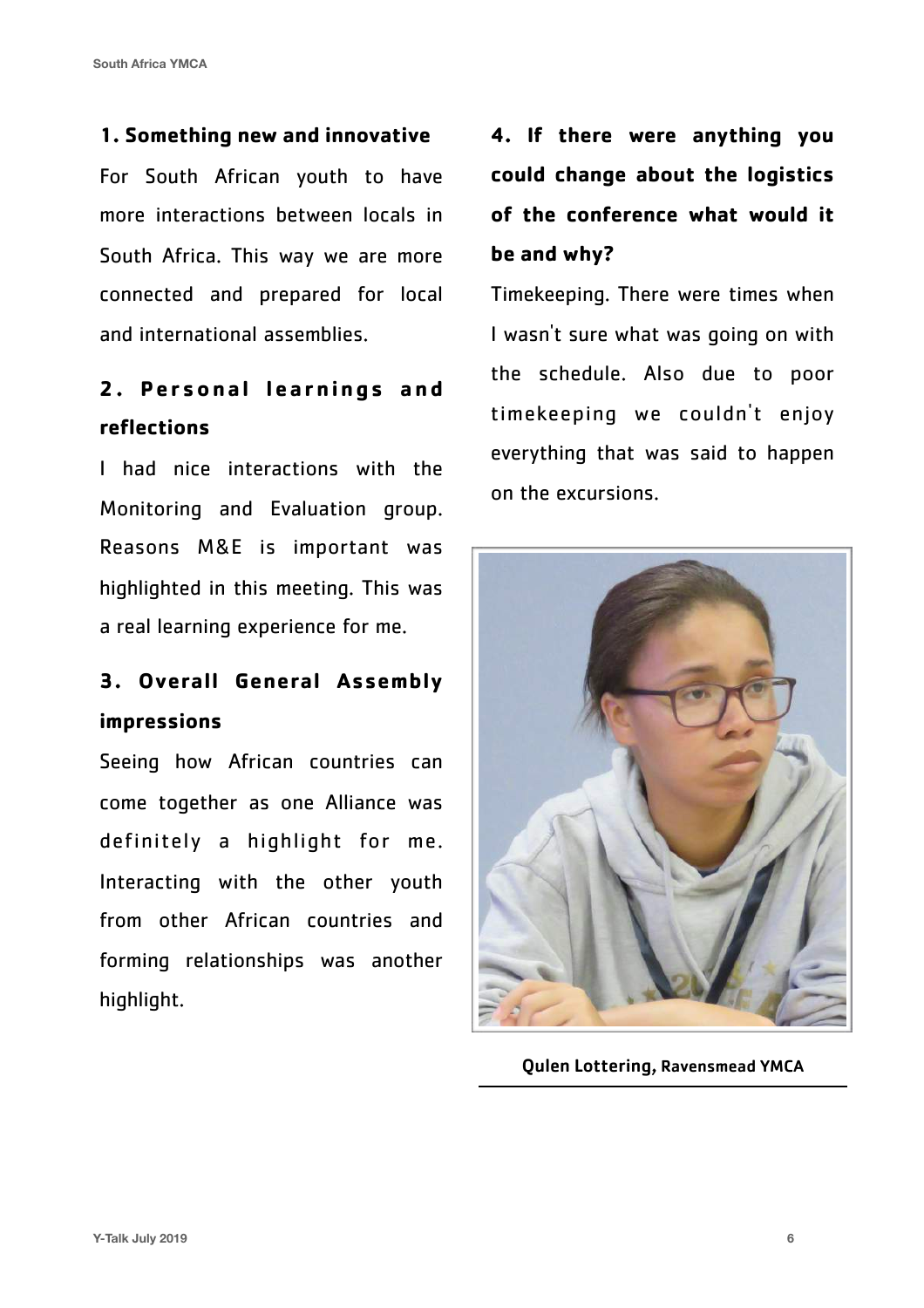## AAYMCA General Assembly

"My lasting legacy- And it is a precious one - is the Young Men's Christian Association. I leave it to you, beloved…of many countries to carry on and extend" a quote by **George Williams**, founder of the world wide YMCA movement.

**T**he Africa Alliance of YMCA's converged in Johannesburg for the 11th Africa Alliance General Assembly, in the city of Ekurhuleni, meaning 'Place of peace' in Xitsonga, one of the eleven official languages in South Africa. The theme of this year's General Assembly was **'Powered for the Renaissance- Youth in the driver's seat',**  which was also a steppingstone into a future of an organization.

The event was a landmark in the history of the movement in Africa. We celebrated 175 years of the YMCA's existence in the world as well as the 40th anniversary of the Africa Alliance of YMCA'S. The opening ceremony saw 18 countries unite in celebrating our achievement with the world renowned Umoja gracing us with their presence and philosophy of 'The Spirit of Togetherness'.

Thirty-four young people of diverse backgrounds representing their African countries pioneered the future of the continent at the Youth Summit held a few days prior to the General Assembly. Resolutions were made by the youth to drive the Movement to reach its goals and even exceed them.

Amongst many other activities, there was the African Youth Scenarios for 2063, the Hangouts and vibes sessions where the intergenerational gap was bridged, where topics such as 'Sex Manenoz', the Power Space were discussed, as well as the Hot bench discussions which brought heated debates amongst delegates.

The highlight for many was the day of the excursions in Soweto, which gave the diverse delegation a taste of Jozi and a night in Soweto. The delegation visited Kliptown, the birthplace of the South African Freedom Charter, Mary Fitzgerald Square, Constitutional Hill and Nelson Mandela's home.

The event was an unofficial launch of Youth Month in South Africa and it was only fitting to visit the Hector Peterson Memorial and to reignite the spirit of the youth of 1976, who fought for freedom in South Africa.

Guests such as the World Alliance Secretary General, Carlos Sanvee and the First Female World Alliance of YMCAs President, Patricia Pelton, were also part of this important event. Delegates were inspired by various speakers and guests visualizing the future of our organization and the continent.

The underlying theme of the General Assembly was taken from the scripture in Ephesians 6:13-18, 'The Amor of God…' I believe young people across the world and Africa in particular are indeed powered with the Amor of God, ready for the future, standing firm as leaders for the African Renaissance!



Mongadi Makhetha - Soweto YMCA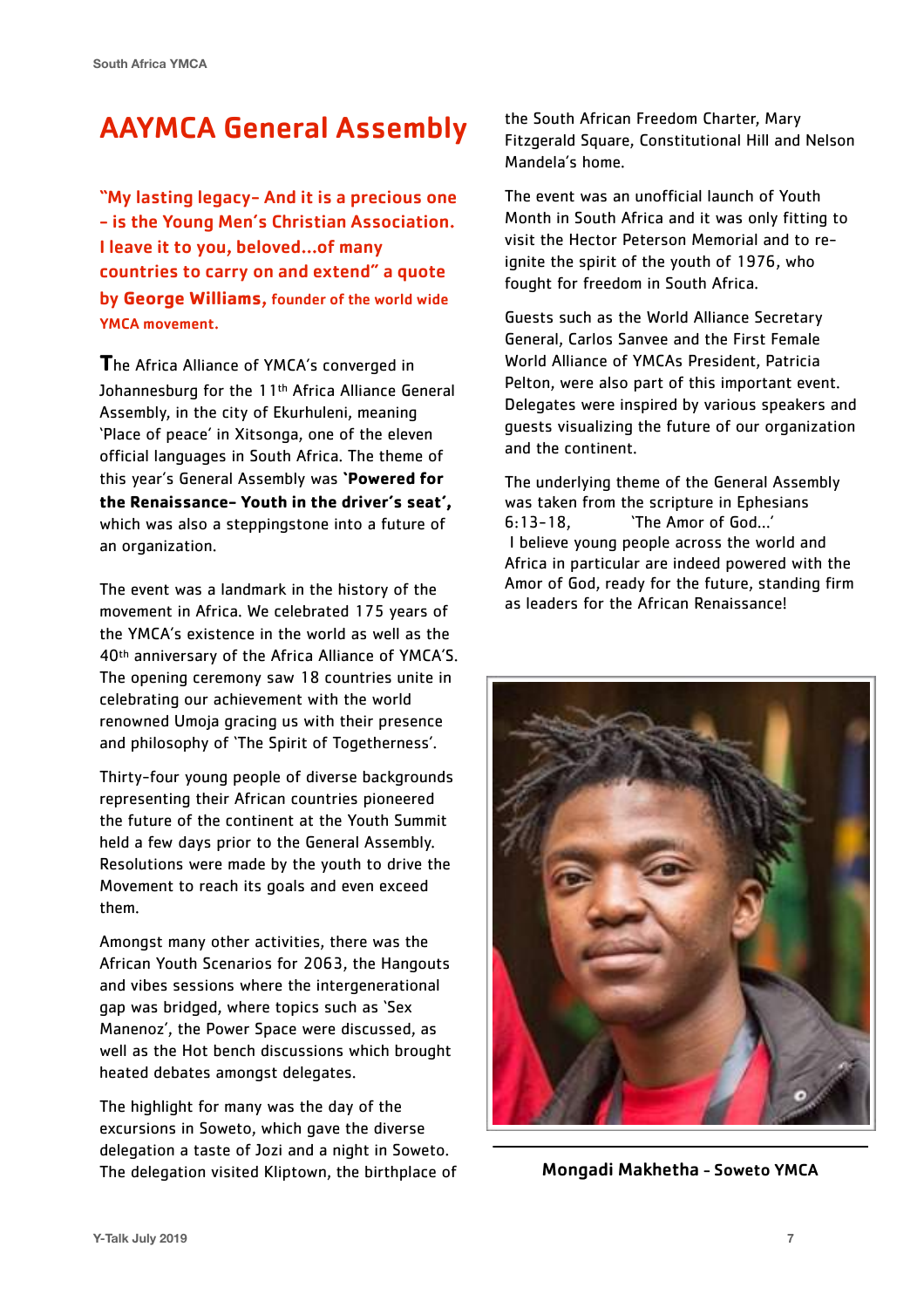## **The Executive Committee of the Africa Alliance of YMCAs elected at the 11th General Assembly held in Johannesburg, June 2019.**



From Left seated is Loleyah Noriss, Dr Adrien Coly, Du Prince Noubissi, Ruby Francisco Mathang From Left Standing is James Rhule, Irene Ayimba, Rakotomalala Lantonirina, Reynolds Kissiedu Last row standing is Ronald Senghore and Yirga Asefa **Missing from the picture** is Queen Ndlovu.



YMCAs are represented in 24 countries across Africa.

Sisonke: Derived from the South African Zulu language, the word 'sisonke' means 'to bridge'. Today, it is commonly understood to represent notions of togetherness; unity; solidarity; peace; and love.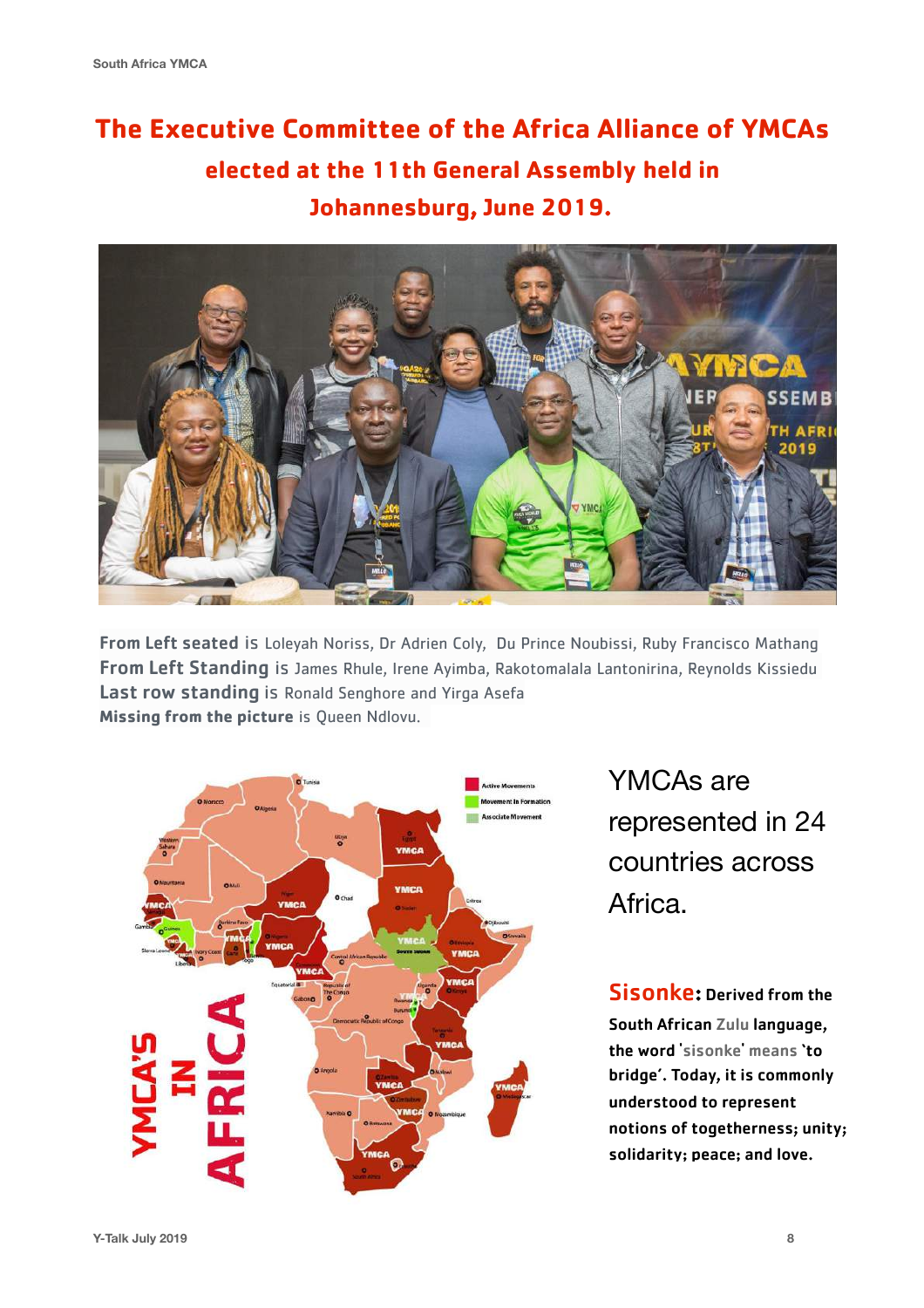## **In this edition of Stakeholder Spotlight, we talked to Lindsay October who is the founder of Cape Region Campers (CRC) which is one of Athlone YMCA stakeholders.**

#### **Who is Cape Region Campers Pty Ltd?**

Cape Region Campers - CRC has been around for +-6 years. Lindsay October is the founder and has brought on board Theo Scullard to run CRC. Our passion and desire was always to work with our Youth of today.

#### **What work does the Cape Region Campers do?**

We facilitate organised structured Camps and focus much on Motivation to always want to make a difference - MaD in the communities and schools. We also prepare and design programmes to our clients' needs. We also strive to drive energy and our main aims are to enrich lives with positive values to MaD.

#### **How are you involved with the YMCA?**

In the past l volunteered for the youth department working alongside Ryan Benjamin. I was put in charge to organize a Youth Rally Coffee night. I also assisted with events by being a driver. Today YMCA assists me when CRC needs skills facilitators to run a camp and we are very pleased by their experience in working with youth.

#### **What motivated you to do the work you do?**

I am always on the lookout for our youth to not wander off in life and unfortunately in today's life there are so many that do. I have grown up in the church and as l grew up, l developed a heart desire to work with our Youth of today. The youth needs spiritual, God-fearing leaders who will continue to be examples for them.

## **What is your view of the Athlone YMCA programmes? Are they making a positive change in the community?**



I like what l see because they have a good workable programme. I would say yes, they are producing good results because they are keeping the kids coming back, which is a good sign.

### **In your own opinion what other problems faced by the community that YMCA should try to solve?**

I would recommend that YMCA get more involved with parents. Get into their homes and share their vision and make themselves available to parents as well teaching them to care more for their children, get more involved in youth community work.

#### **Any ideas for future partnership with YMCA?**

Just to keep going and continue to uplift one another to achieve greater things for God.

Thank you CRC for your great work and commitment to partnering with the YMCA in Athlone.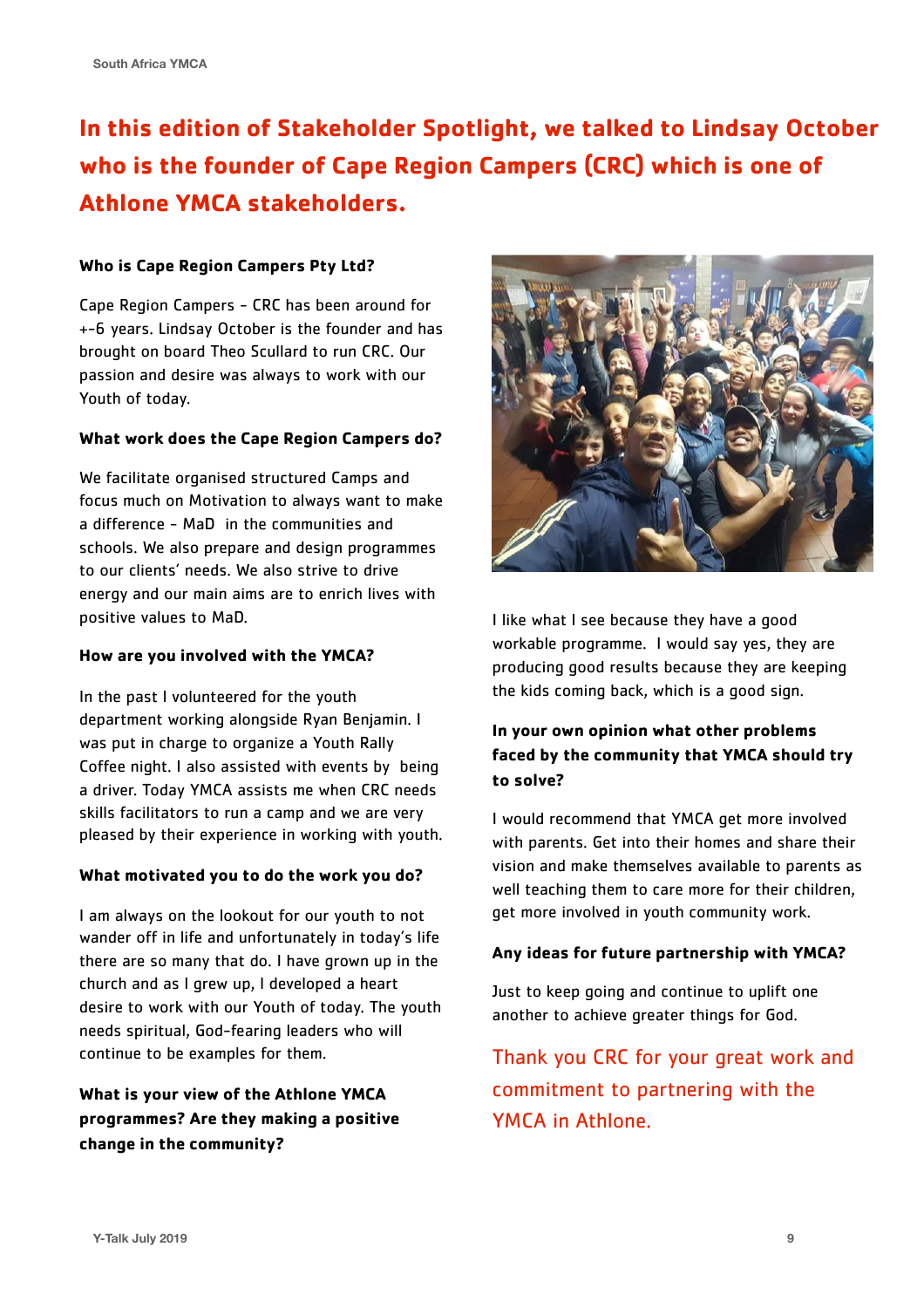

The launch of the SA YMCA/Charlotte Coleman-Smith Fund, at KwaMakhutha High School, to support deserving high school students from the South Coast of Kwazulu/Natal.

The National office is proud to be in partnership with the Charlotte Coleman-Smith Fund. The Fund is focusing on supporting deserving students from KwaMakhutha High School (KHS) and a few other selected schools on the South Coast of Kwazulu. The Fund will also support a Mathematics after school programme for students who excel in Maths to prepare them for University courses requiring higher levels of Maths achievement.

The Fund came about after the tragic passing of Charlotte Coleman - Smith Helm in Oct 2018. Charlotte, along with James Helm, taught in a Supplementary Education Initiative of the Amanzimtoti YMCA in 1992. As graduates of Cambridge University they were part of a group of 22 students placed by the Toti Y in schools with a shortage of teachers.

James and Charlotte remembers their time in South Africa with great fondness and gratitude. Not to mention that they met for the first time in South Africa and married a few years later.

James and his three sons, Joseph, Patrick and Charlie visited South Africa in April to see where their mum had met their dad and to assist James in launching the Fund. They fell in love with South Africa.

Y-Care International is partnering with the Fund and SA YMCA to raise money and to ensure that all the legalities of foreign funding into South Africa is above board. To date the Fund has raised over R500,000. A student is being supported at UKZN and a supplementary programme run by KHS is also part of the initiative.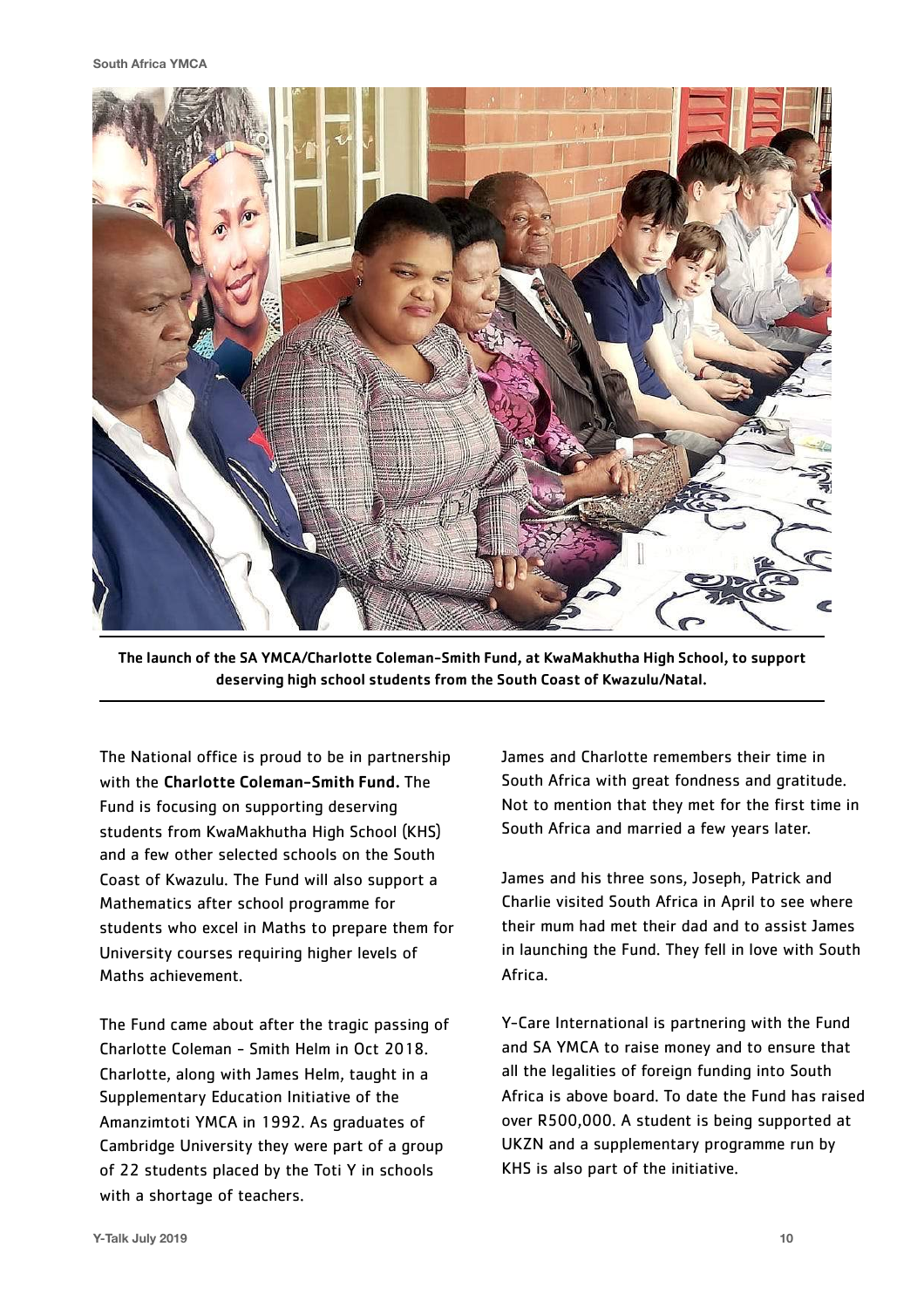# **The Future of Work**

ARTICLE WRITTEN BY MARTHA WANZA YAC PARTICIPANT 2019, SOUTH AFRICA FROM MOMBASA, KENYA

"As 2025 approaches we don't know yet the type of jobs our children born from 2000 will work on". Dr. Gillian, one of the panellist addressing delegates on future of sub-Saharan Africa during 11th General assembly of the AAYMCA.



I choose a rarely spoken about session by young people. To give you at least a hint why this conversation is a must talk, not because I am an economist nor have experience as an economist, but because it's a topic every young person should be interested in: **the 4th industrial Revolution.** 

I wonder if our education allows us to balance technical skills at risk of being replaced by automation, with timeless "soft" skills? As young people, will our education prepare us for a career, and will that career even exist by the time I am ready to join the workforce? As part of Youth Month, June, there was a series of youth indabas organized by different sectors of Government and organizations.

Having had the opportunity to attend 3 of them, one point that was clear is that systems and individuals need to speak to each other to ensure sustainable, innovative ways to secure jobs for our youth. One of the youth indabas organized by the trade and investment sector in the municipality, encouraged youth to move away from being job seeking to job creators. Most young people need to invest in entrepreneurship because they lack soft skills which is a key in the 4<sup>th</sup> industrial revolution.

Rukudzo Kalahari, a young person from Zimbabwe YMCA (below) is a Change Agent in 2019. He presented the dilemma of future work for young people. Dr. Gillian indicated clearly that it needs a creative nation with ability to adapt in the 4<sup>th</sup> industrial revolution. Some of the top skills that

will be needed include critical thinking, creativity, people management, emotional intelligence and cognitive flexibility among other skills. What are we as YMCA doing to support the development of these skills in young people?



## **YMCA**

**young people** - as we take up the challenge of being in the driver's seat, it's evident we all need to have a paradigm shift on jobs, come up with more innovative ways as we embrace the power of technology.